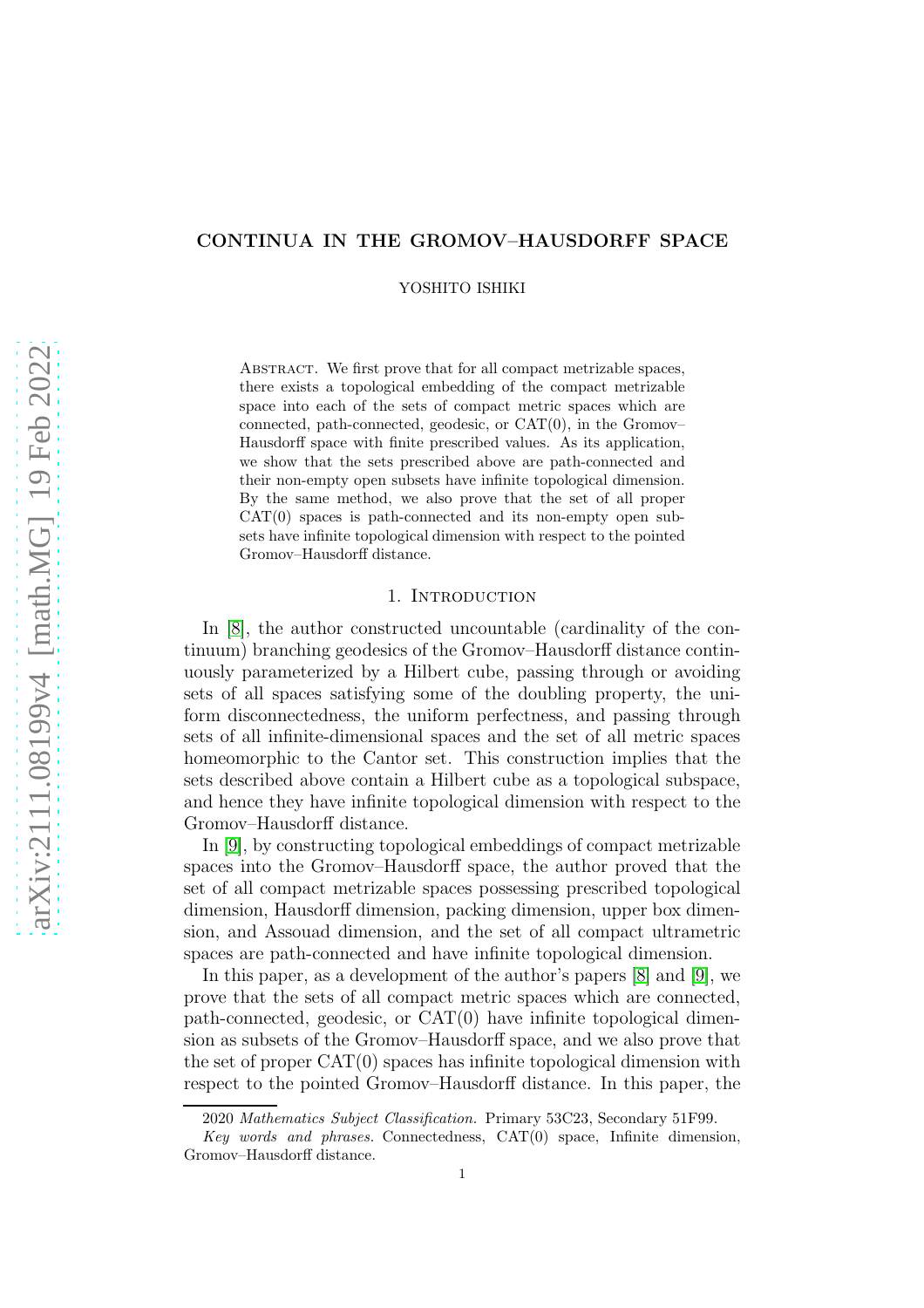topological dimension means the covering dimension. Since we only consider separable metric spaces, the topological dimension in this paper coincides with the large and small inductive dimensions. For the details of dimensions of topological spaces, we refer the readers to [\[6\]](#page-11-2), [\[13\]](#page-11-3), [\[12\]](#page-11-4), and [\[4\]](#page-11-5).

Let  $(X, d)$  be a metric space. In this paper, for  $x, y \in X$ , a map  $\gamma : [0,1] \to X$  is said to be a *geodesic from x to y* if  $\gamma(0) = x$  and  $\gamma(1) = y$ , and for all  $s, t \in [0,1]$  we have  $d(\gamma(s), \gamma(t)) = |s - t|$ .  $d(x, y)$ . Note that if there exists a curve from x to y whose length is  $d(x, y)$ , then there exists a geodesic from x to y (see [\[3,](#page-10-0) Chapter 2]). A metric space is said to be a geodesic space if for all two points, there exists a geodesic connecting them. A geodesic space  $(X, d)$  is said to be a CAT(0) space if, for all geodesic triangles  $\Delta$  in  $(X, d)$ and for all  $x, y \in \Delta$ , we have  $d(x, y) \leq d_{\mathbb{R}^2}(\overline{x}, \overline{y})$ , where  $d_{\mathbb{R}^2}$  is the 2-dimensional Euclidean metric and  $\bar{x}$  and  $\bar{y}$  are comparison points of x, y in a comparison triangle  $\overline{\triangle}$  in  $\mathbb{R}^2$  of  $\triangle$ . For the details of CAT(0) spaces, we refer the readers to [\[2\]](#page-10-1). For a metric space  $(Z, h)$ , and for subsets A, B of Z, we define the Hausdorff distance  $H\mathcal{D}(A, B; Z, h)$  of A and B in  $(Z, h)$  by the infimum of all  $r \in (0, \infty)$  such that for all  $a \in A$  and  $b \in B$  there exist  $u \in A$  and  $v \in B$  with  $h(a, v) \leq r$  and  $h(b, u) \leq r$ . For metric spaces  $(X, d)$  and  $(Y, e)$ , the *Gromov–Hausdorff* distance  $\mathcal{GH}((X,d),(Y,e))$  between  $(X,d)$  and  $(Y,e)$  is defined as the infimum of all values  $\mathcal{HD}(i(X), j(Y); Z, h)$ , where  $(Z, h)$  is a metric space, and  $i: X \to Z$  and  $j: Y \to Z$  are isometric embeddings. We denote by M the set of all isometry classes of non-empty compact metric spaces. The space  $(\mathcal{M}, \mathcal{GH})$  is called the *Gromov–Hausdorff space*. By abuse of notation, we represent an element of M as a pair  $(X, d)$  of a set X and a metric d rather than its isometry class. We denote by  $\mathcal{C}, \mathcal{P},$ G, and Z the subset of M consisting of all compact metric spaces which are connected, path-connected, geodesic, and CAT(0), respectively.

Similarly to [\[9\]](#page-11-1), by constructing a topological embedding of compact metrizable spaces, we prove that  $\mathcal{C}, \mathcal{P}, \mathcal{G}, \mathcal{Z}$ , and  $\mathcal{P}\mathcal{Z}$  are path-connected and everywhere infinite-dimensional.

Our first main result is the next theorem, which is an analogue of [\[9,](#page-11-1) Theorem 1.3]. In the proof of [\[9,](#page-11-1) Theorem 1.3], the author used a construction of metrics on the direct sum spaces since that theorem treats properties preserved by the direct sum. We can not apply that method using the direct sum to the class of continua since the direct sum of continua is not connected, especially, it is not a continuum. In contrast to my previous paper [\[9\]](#page-11-1), to prove Theorem [1.1,](#page-1-0) we use metrics on the product spaces. We will prove Theorem [1.1](#page-1-0) in Section [3.](#page-4-0)

<span id="page-1-0"></span>**Theorem 1.1.** Let  $n \in \mathbb{Z}_{\geq 1}$ . Let H be a compact metrizable space, and  $\{v_i\}_{i=1}^{n+1}$  be  $n+1$  different points in H. Let S be any one of C,  $\mathcal{P},$   $\mathcal{G},$  and  $\mathcal{Z}.$  Let  $\{(X_i, d_i)\}_{i=1}^{n+1}$  be a sequence in S satisfying that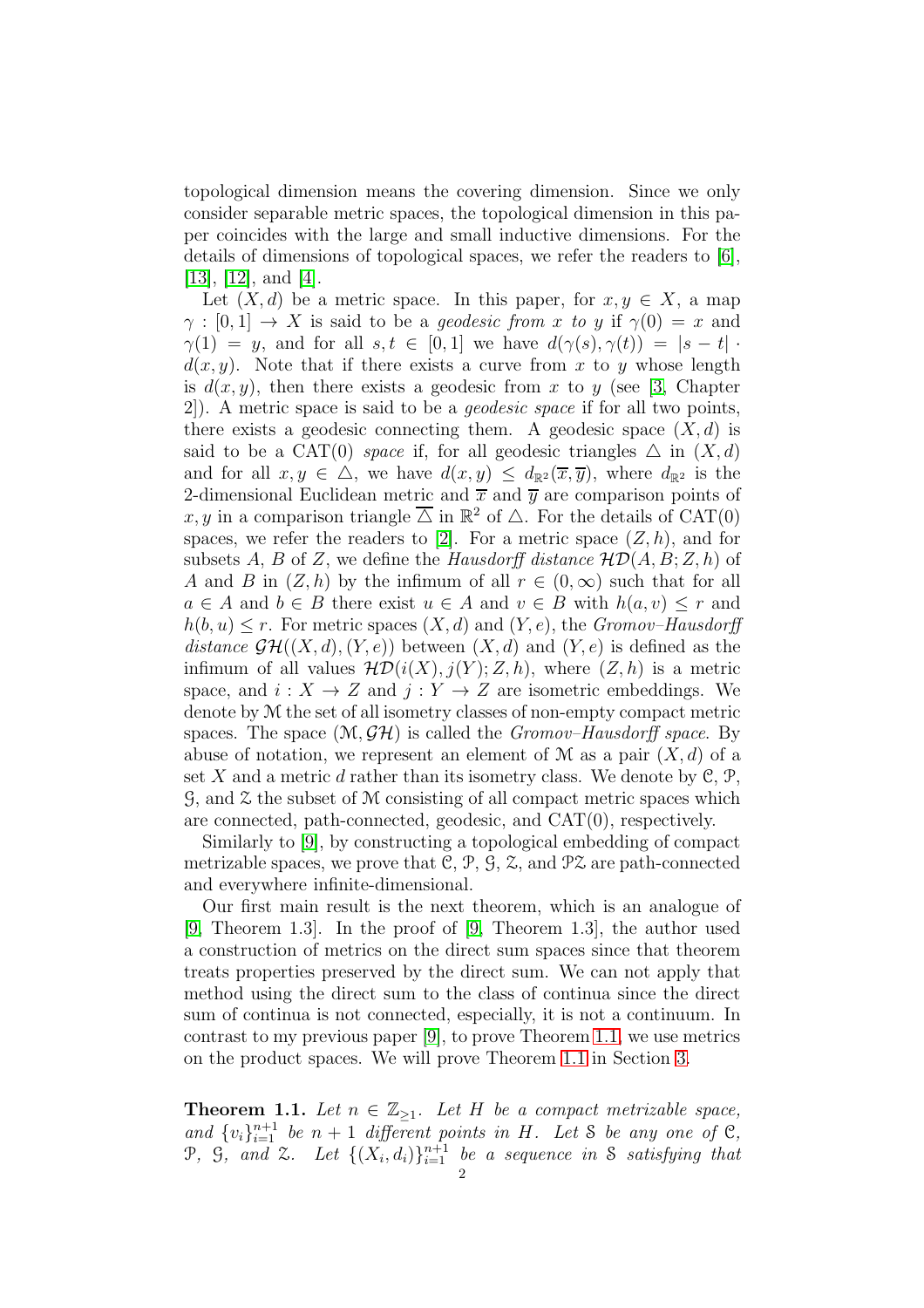$\mathcal{GH}((X_i, d_i), (X_j, d_j)) > 0$  for all distinct i, j. Then, there exists a topological embedding  $\Phi: H \to \mathcal{S}$  such that  $\Phi(v_i) = (X_i, d_i)$ .

Applying Theorem [1.1](#page-1-0) to  $H = [0, 1]^{N_0}$ , by the fact that all non-empty open subsets of  $[0, 1]^{\aleph_0}$  have infinite topological dimension, we obtain:

Corollary 1.2. The sets  $C, P, G, and Z$  are path-connected and all their non-empty open subsets have infinite topological dimension.

*Remark* 1.1. The sets C, G, and  $\mathcal Z$  are closed and nowhere dense in M; however,  $P$  is not closed. For example, the so-called topologist's sine curve {  $(x, y) \in \mathbb{R}^2 \mid x \in (0, 1], y = \sin(1/x) \cup \{0\} \times [0, 1]$  is a connected and non-path-connected compact metric space, which is a limit of pathconnected spaces  $X_n = \{ (x, y) \in \mathbb{R}^2 \mid x \in [2^{-n}, 1], y = \sin(1/x) \}$  with respect to  $\mathcal{GH}$ .

Our second result is a non-compact analogue of Theorem [1.1.](#page-1-0) We construct topological embeddings of compact metrizable spaces into the space of the pointed proper metric space. A metric space is said to be proper if all its bounded closed subsets are compact. A pair of a metric space and its point is called a pointed metric space. We denote by PM the set of pointed isometry classes of pointed proper metric spaces. We represent elements of PM in a similar way to M. Let  $(X, d)$  be a metric space. For  $x \in X$  and for  $r \in (0, \infty)$ , we denote by  $B_d(x, r)$  the closed ball centered at x with radius r. For a subset A of X and  $r \in (0,\infty)$ , we denote by  $N_d(A,r)$  the set of all  $x \in X$  such that there exists  $a \in A$  with  $d(x, a) < r$ . Let  $t \in (0, \infty)$ . Let  $(X, d, a)$ and  $(Y, e, b)$  be pointed metric spaces. We denote by  $X \sqcup Y$  the direct sum of X and Y. A metric h on  $X \sqcup Y$  is said to be  $(t; a, b)$ -admissible if  $h|_{X^2} = d$  and  $h|_{Y^2} = e$  and  $h(a, b) < t$  and  $B_h(a, t^{-1}) \subset N_h(Y, t)$  and  $B_h(b, t^{-1}) \subset N_h(X, t)$ . We define a quantity  $\mathcal{GH}^*((X, d, a), (Y, e, b))$  by the infimum of all  $t \in (0, \infty)$  such that there exists a  $(t; a, b)$ -admissible metric h on  $X \sqcup Y$ . We also define  $\mathcal{GH}^*((X,d,a),(Y,e,b))$  by

$$
\mathcal{GH}^*((X,d,a),(Y,e,b)) = \min\left\{\widetilde{\mathcal{GH}}^*((X,d,a),(Y,e,b)),\ \frac{1}{2}\right\}.
$$

The function  $\mathcal{GH}^*$  is a metric on PM (see [\[5,](#page-11-6) Corollary 3.14]). Note that the convergence with respect to  $\mathcal{GH}_{*}$  is equivalent to the ordinary pointed Gromov–Hausdorff convergence (see [\[5,](#page-11-6) Proposition 3.5]). The metric  $\mathcal{GH}^*$  is called the *pointed Gromov–Hausdorff distance*.

Our second main result is the next theorem, which will be proven in Section [4.](#page-8-0) We denote by  $\mathcal{PZ}$  the set of all  $CAT(0)$  spaces in  $\mathcal{PM}$ .

<span id="page-2-0"></span>**Theorem 1.3.** Let  $n \in \mathbb{Z}_{\geq 1}$ . Let H be a compact metrizable space, and  $\{v_i\}_{i=1}^{n+1}$  be  $n+1$  different points in H. Let  $\{(X_i,d_i,a_i)\}_{i=1}^{n+1}$  be a sequence in  $\mathfrak{P} \mathfrak{X}$  such that  $\mathcal{GH}^*((X_i,d_i,a_i),(X_j,d_j,a_j)) > 0$  for all distinct i, j. Then, there exists a topological embedding  $\Phi : H \to \mathcal{P} \mathcal{Z}$ such that  $\Phi(v_i) = (X_i, d_i, a_i)$ .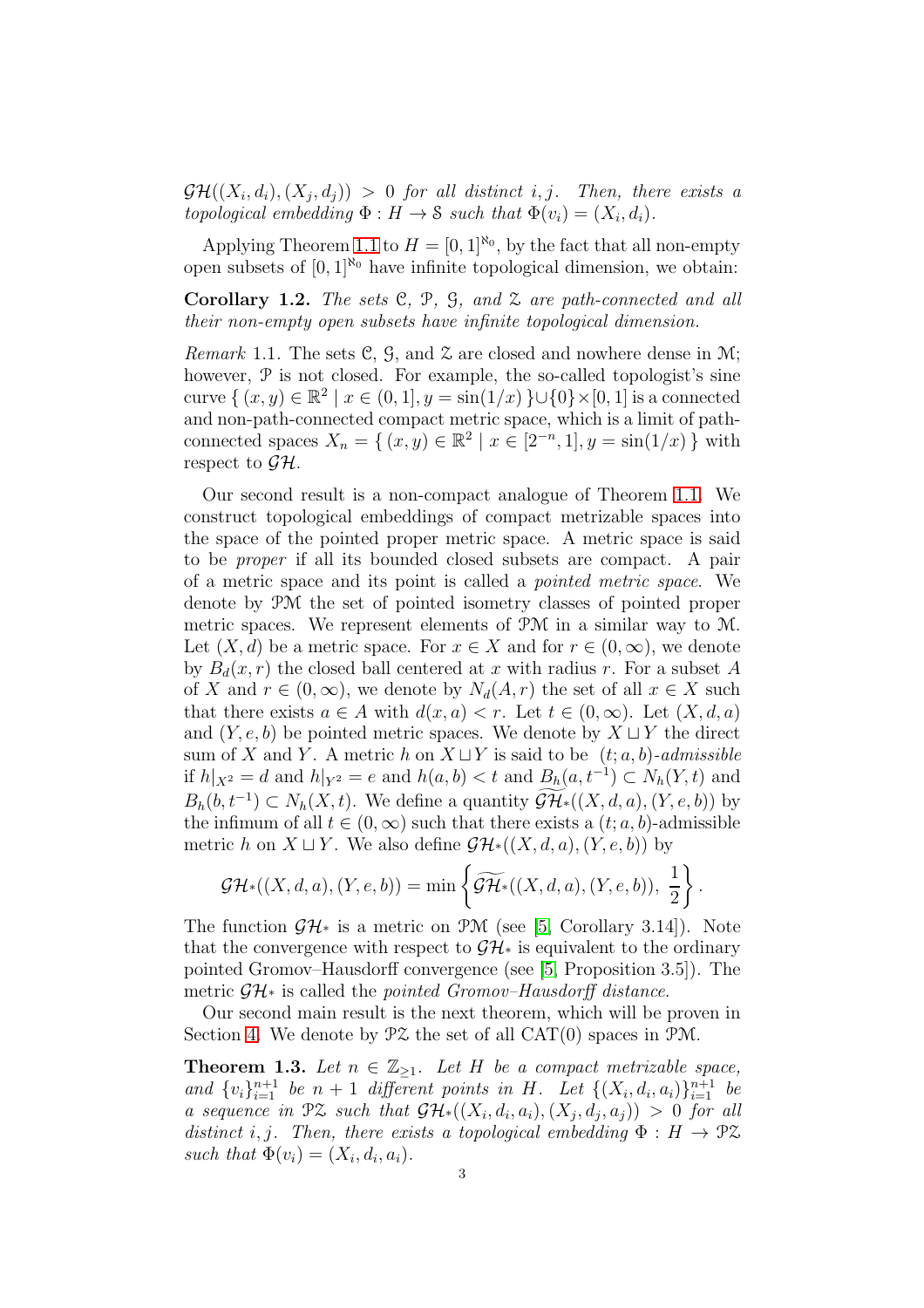**Corollary 1.4.** The set  $\mathcal{PZ}$  is path-connected and all its non-empty open subsets have infinite topological dimension.

Acknowledgements. The author would like to thank Takumi Yokota for raising questions, for the many stimulating conversations, and for the many helpful comments. The author would also like to thank the referee for helpful comments and suggestions.

# 2. Metric spaces parametrized by a Hilbert space

A topological space is said to be a Hilbert cube if it is homeomorphic to the countable power of the closed unit interval  $[0, 1]$  of  $\mathbb{R}$ . To prove Theorems [1.1](#page-1-0) and [1.3,](#page-2-0) in this section, we construct a family of metric trees injectively and continuously parametrized by a Hilbert cube.

For a set X, a map  $d: X \times X \to [0, \infty)$  is said to be a *pseudo-metric* if d satisfies the triangle inequality and satisfies that  $d(x, x) = 0$  and  $d(x, y) = d(y, x)$  for all  $x, y \in X$ . If a pseudo-metric d satisfies that  $d(x, y) = 0$  implies  $x = y$ , then d is a metric. We denote by  $\text{PMet}(X)$ the set of all pseudo-metrics on X. We define a metric  $\mathcal{D}_X$  on  $\mathrm{PMet}(X)$ by  $\mathcal{D}_X(d, e) = \sup_{x,y \in X} |d(x,y) - e(x,y)|$ . Note that  $\mathcal{D}_X$  can take the value ∞. Let  $d \in \text{PMet}(X)$ . We denote by  $X_{/d}$  the quotient set by the relation  $\sim_d$  defined by  $x \sim_d y$  if and only if  $d(x, y) = 0$ . We denote by [x]<sub>d</sub> the equivalence class of x by  $\sim_d$ . We define a metric [d] on  $X_{/d}$  by  $[d]([x]_d, [y]_d) = d(x, y)$ . The metric [d] is well-defined. Remark that if d is a metric, then  $(X_{d}, [d])$  is isometric to  $(X, d)$ . The following was proven in [\[9,](#page-11-1) Corollary 2.13].

<span id="page-3-0"></span>**Proposition 2.1.** Let  $T$  be a topological space whose all finite subsets are closed. Let X be a set. If a map  $h: T \to \mathrm{PMet}(X)$  is continuous and  $h(t)$  is a metric for all  $t \in T$  except finite points, then the map  $F: T \to \mathcal{M}$  defined by  $F(t) = (X_{/h(t)}, [h(t)])$  is continuous.

A family of metric trees defined in this section is a connected analogue of a family of compact metric spaces homeomorphic to the onepoint compactification of the countable discrete space, which is constructed in [\[8,](#page-11-0) Definition 4.1] and [\[9,](#page-11-1) Definition 4.1].

**Definition 2.1.** We define  $\mathbf{C} = \prod_{i=1}^{\infty} [2^{-2i}, 2^{-2i+1}]$ . Note that every  $\mathbf{a} = \{a_i\}_{i \in \mathbb{Z}_{\geq 1}} \in \mathbf{C}$  satisfies  $a_i < 1$  and  $a_{i+1} < a_i$  for all  $i \in \mathbb{Z}_{\geq 1}$  and  $\lim_{i\to\infty} a_i = 0$ . We define a metric  $\tau$  on **C** by  $\tau(x, y) = \sup_{i\in\mathbb{Z}_{\geq 1}} |x_i - y_i|$ . Then,  $\tau$  generates the topology which makes C a Hilbert cube.

**Definition 2.2.** Let  $\mathbf{a} = \{a_i\}_{i \in \mathbb{Z}_{\geq 1}} \in \mathbf{C}$ . We supplementally put  $a_0 =$ 1. Put  $\Upsilon = \{(0,0)\} \cup (0,1] \times \mathbb{Z}_{\geq 0}$ . To simplify our description, we represent an element  $(s, i)$  of  $\Upsilon$  as  $s_i$ . For example,  $0_0 = (0, 0)$ ,  $1_n =$  $(1, n)$ , and  $(1/2)_3 = (1/2, 3)$ . We define a metric R[a] on  $\Upsilon$  by

$$
R[\mathbf{a}](s_i, t_j) = \begin{cases} a_i|s-t| & \text{if } i = j; \\ a_i s + a_j t & \text{otherwise.} \end{cases}
$$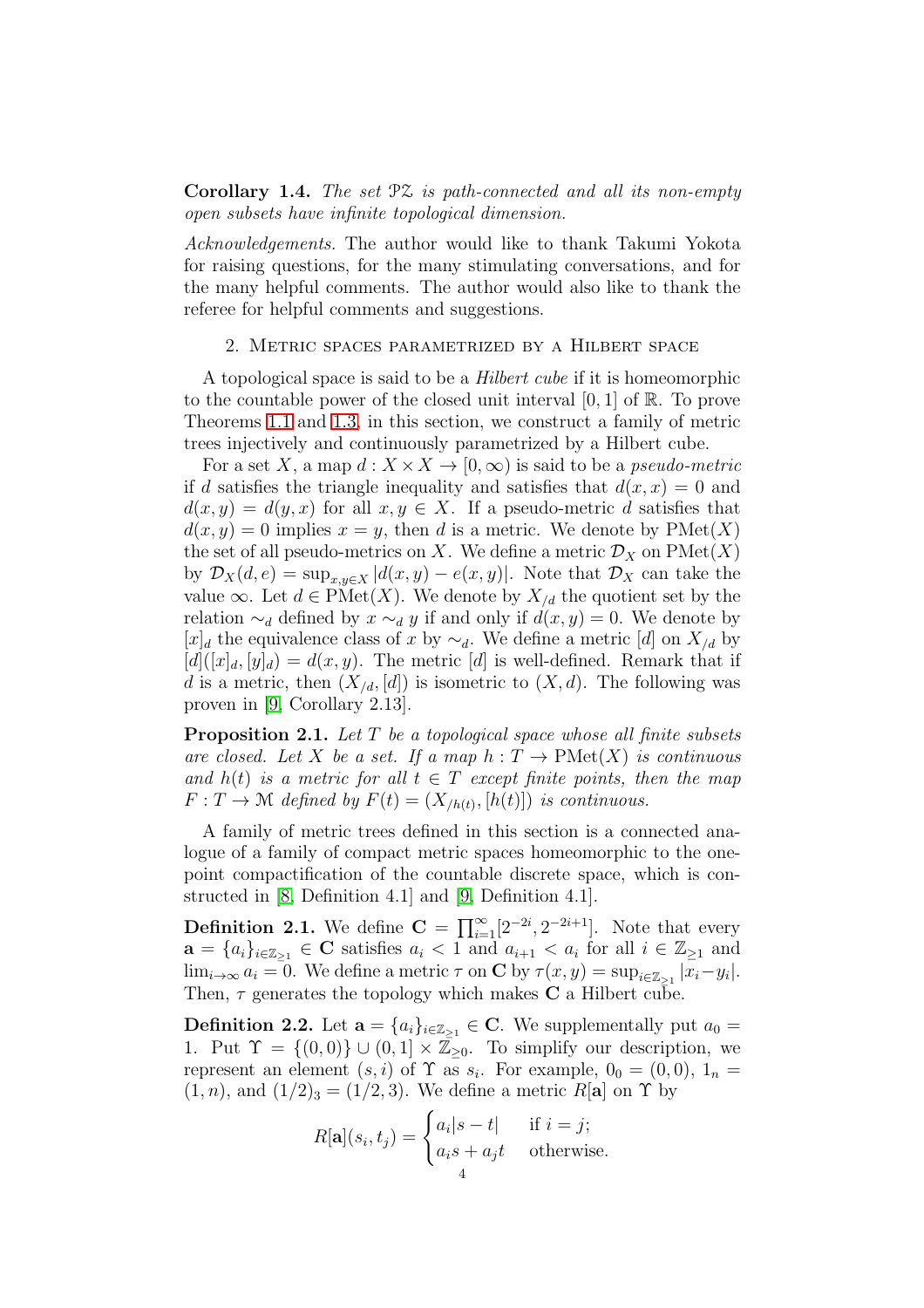Note that  $(\Upsilon, R[\mathbf{a}])$  is compact and the space  $(\Upsilon, R[\mathbf{a}])$  can be considered as a metric subtree of the spider tree which is the plane equipped with the radial metric (see [\[1,](#page-10-2) Examples 1.6 and 1.8]). The metric  $R[\mathbf{a}]$ is constructed in a similar way to [\[1,](#page-10-2) Examples 1.6 and 1.8] with dilated edges, and each  $a_i$  is the scaling factor of the *i*-th edge. Since all metric trees are CAT $(0)$  (see [\[2,](#page-10-1)  $(5)$  in Example 1.15, p.167]), the space  $(\Upsilon, R[\mathbf{a}])$  is a CAT(0) space. Note that even if  $\mathbf{a} \neq \mathbf{b}$ , the metrics  $R[\mathbf{a}]$ and  $R[\mathbf{b}]$  generate the same topology on  $\Upsilon$ .

<span id="page-4-3"></span>**Proposition 2.2.** Let  $\mathbf{a} = \{a_i\}_{i \in \mathbb{Z}_{\geq 1}}$  and  $\mathbf{b} = \{b_i\}_{i \in \mathbb{Z}_{\geq 1}}$  be in C. Let  $K, L \in (0, \infty)$ . If  $(\Upsilon, K \cdot R[\mathbf{a}])$  and  $(\Upsilon, L \cdot R[\mathbf{b}])$  are isometric to each other, then  $\mathbf{a} = \mathbf{b}$ .

*Proof.* Let  $f : (\Upsilon, K \cdot R[\mathbf{a}]) \to (\Upsilon, L \cdot R[\mathbf{b}])$  be an isometry. The point  $0_0$  of  $\Upsilon$  is the unique point such that  $\Upsilon \setminus \{0_0\}$  has infinitely many connected components. Therefore  $f(0_0) = 0_0$ . Let A be the set of all points p in  $\Upsilon$  such that  $\Upsilon \setminus \{p\}$  is connected. Then  $A = \{1_i \mid i \in \mathbb{Z}_{\geq 0}\},\$ and  $f(A) = A$ . We put  $A_0 = A$  and  $A_n = A \setminus \{1_i | i = 0, 1, ..., n-1\}$ for each  $n \in \mathbb{Z}_{\geq 1}$ . Then, for each  $n \in \mathbb{Z}_{\geq 0}$ , the point  $1_n \in \Upsilon$  is characterized as the unique argument of the maximum of the map  $p \in A_n \mapsto R[\mathbf{a}](p, 0_0)$ , i.e., the point  $1_n$  is the unique point satisfying that  $R[\mathbf{a}](1_n, 0_0) = \max_{p \in A_n} R[\mathbf{a}](p, 0_0)$ . Since f is an isometry, by induction,  $f(1_n) = 1_n$  for all  $n \in \mathbb{Z}_{\geq 0}$ . Thus, for each  $n \in \mathbb{Z}_{\geq 0}$ , we have

$$
K \cdot a_n = K \cdot R[\mathbf{a}](1_n, 0_0) = L \cdot R[\mathbf{b}](1_n, 0_0) = L \cdot b_n,
$$

and hence  $Ka_n = Lb_n$  for all  $n \in \mathbb{Z}_{\geq 0}$ . By  $a_0 = b_0 = 1$ , we have  $K = L$ .<br>Therefore we conclude that  $\mathbf{a} = \mathbf{b}$ Therefore, we conclude that  $\mathbf{a} = \mathbf{b}$ .

<span id="page-4-2"></span>**Proposition 2.3.** For all  $a, b \in C$ , we have  $\mathcal{D}_{\Upsilon}(R[a], R[b]) \leq 2\tau(a, b)$ .

*Proof.* Let  $s_i, t_j \in \Upsilon$ . If  $i = j$ , then we have

$$
|R[\mathbf{a}](s_i, t_j) - R[\mathbf{b}](s_i, t_j)| = |a_i - b_i||s - t| \le |a_i - b_i| \le \tau(\mathbf{a}, \mathbf{b}).
$$

If  $i \neq j$ , then we have

$$
|R[\mathbf{a}](s_i, t_j) - R[\mathbf{b}](s_i, t_j)| \leq |a_i - b_i|s + |a_j - b_j|t \leq 2\tau(\mathbf{a}, \mathbf{b}).
$$

<span id="page-4-0"></span>This finishes the proof.

$$
\qquad \qquad \Box
$$

### 3. Topological embeddings

In this section, we prove Theorem [1.1.](#page-1-0) Before doing that, we prepare and review the basic constructions and properties of metrics.

# 3.1. Amalgamation and product of metrics.

<span id="page-4-1"></span>**Proposition 3.1.** Let X and Y be sets. Let  $d \in \text{PMet}(X)$  and  $e \in$ PMet(Y). Assume that there exists a point p such that  $X \cap Y = \{p\}.$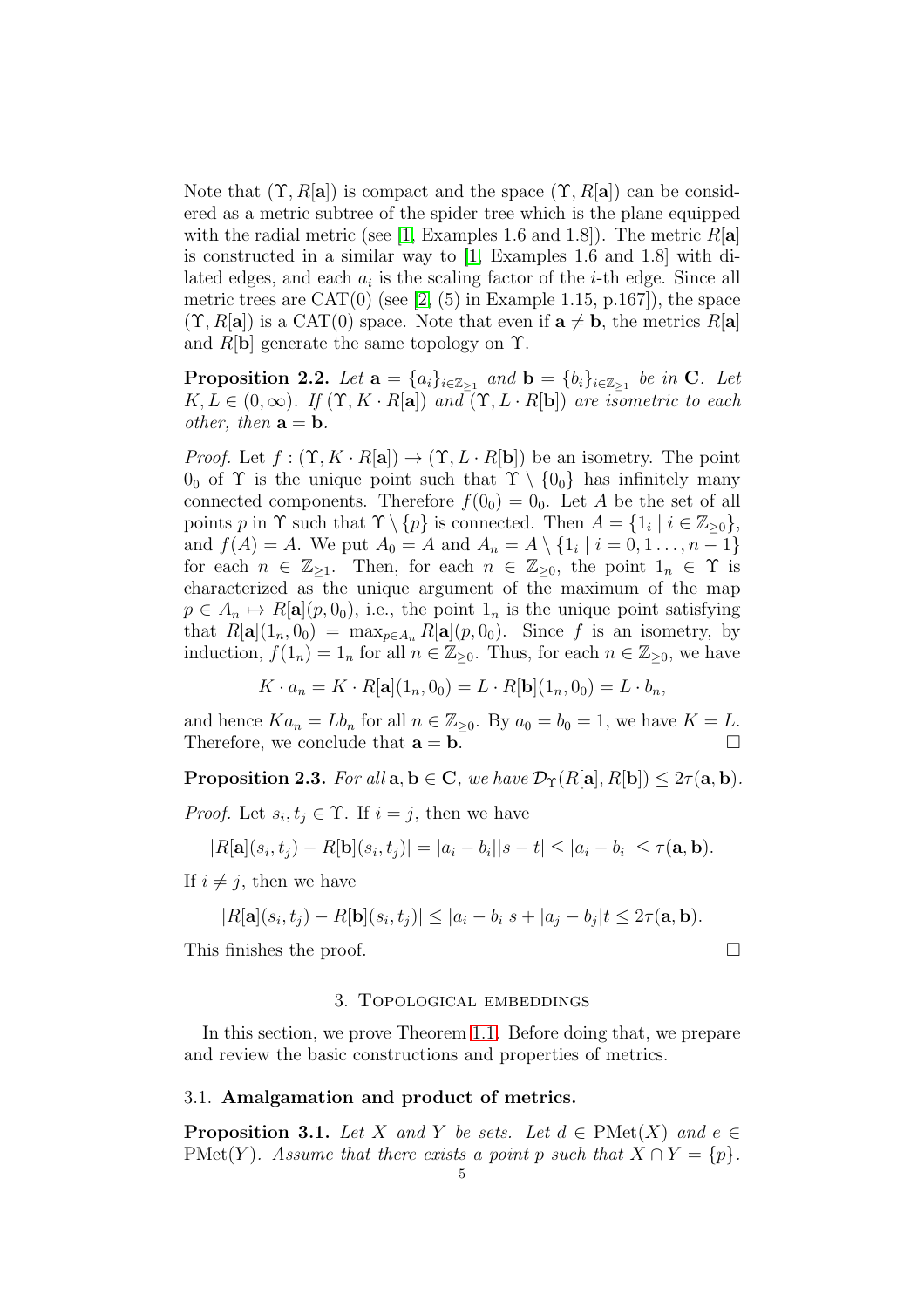We define a symmetric function  $h : (X \cup Y)^2 \to [0, \infty)$  by

$$
h(x,y) = \begin{cases} d(x,y) & \text{if } x, y \in X; \\ e(x,y) & \text{if } x, y \in Y; \\ d(x,p) + e(p,y) & \text{if } (x,y) \in X \times Y. \end{cases}
$$

<span id="page-5-0"></span>Then, the following statements hold true.

- <span id="page-5-1"></span>(1) The function h is a pseudo-metric and satisfies  $h|_{X^2} = d$  and  $h|_{Y^2} = e.$
- <span id="page-5-2"></span>(2) If d and e are metrics, then so is h.
- (3) If  $(X, d)$  and  $(Y, e)$  are geodesic (resp. CAT(0)) metric spaces, then so is  $(X \cup Y, h)$ .

*Proof.* The statements [\(1\)](#page-5-0) and [\(2\)](#page-5-1) in the proposition are deduced from [\[7,](#page-11-7) Proposition 3.2]. The statement on  $CAT(0)$  spaces in [\(3\)](#page-5-2) follows from [\[2,](#page-10-1) Theorem 11.1, p.347]. It suffices to show that, if  $(X, d)$  and  $(Y, e)$  is geodesic spaces, for all  $x \in X \setminus \{p\}$  and  $y \in Y \setminus \{p\}$  there exists a geodesic between  $x$  and  $y$ . By the assumption, there exists a geodesic from  $x$  to  $p$  and a geodesic from  $p$  to  $y$ . By the definition of h, we can apply [\[11,](#page-11-8) Proposition 2.6] to these two geodesics, and we can glue these two geodesics together at the point  $p$ . Then, we obtain a geodesic between x and y (see also [\[2,](#page-10-1) Lemma 5.24, p.67]).  $\Box$ 

For two metric spaces  $(X, d)$  and  $(Y, e)$ , we denote by  $d \times e$  the  $\ell^2$ product metric defined by  $(d \times e)((x, y), (u, v)) = \sqrt{d(x, u)^2 + e(y, v)^2}$ . The next lemma can be found in [\[2,](#page-10-1) (3) in Example 1.15, p.167].

<span id="page-5-4"></span>**Lemma 3.2.** Let  $(X, d)$  and  $(Y, e)$  be metric spaces. If  $(X, d)$  and  $(Y, e)$ are geodesic spaces (resp. CAT(0) spaces), then so is  $(X \times Y, d \times e)$ .

By the definition of  $CAT(0)$  spaces, we obtain:

<span id="page-5-5"></span>**Lemma 3.3.** Let  $L \in (0, \infty)$ . If  $(X, d)$  is a geodesic space (resp. CAT(0) space), then so is  $(X, L \cdot d)$ .

3.2. Arcwise-connectedness. We say that a subset of a topological space is a *topological arc* if it is homeomorphic to  $\mathbb{R}$ . A topological space X is said to be *arcwise-connected* if for all two points  $p, q \in X$ with  $p \neq q$ , there exists a topological embedding  $f : [0, 1] \rightarrow X$  with  $f(0) = p$  and  $f(1) = q$ . The following is deduced from [\[14,](#page-11-9) Corollary 31.6], and related to the Hahn–Mazurkiewicz theorem.

<span id="page-5-3"></span>Lemma 3.4. A Hausdorff topological space is path-connected if and only if it is arcwise-connected. In particular, if a Hausdorff space X has at least two points and X is a continuous image of  $\mathbb{R}$ , then X contains a topological arc as a subspace.

For a topological space X, we denote by  $\dim_{\mathbb{T}} X$  the topological dimension of X. To construct topological embeddings of compact metrizable spaces into the Gromov–Hausdorff space (especially, to guarantee injectivity), we use the following lemma.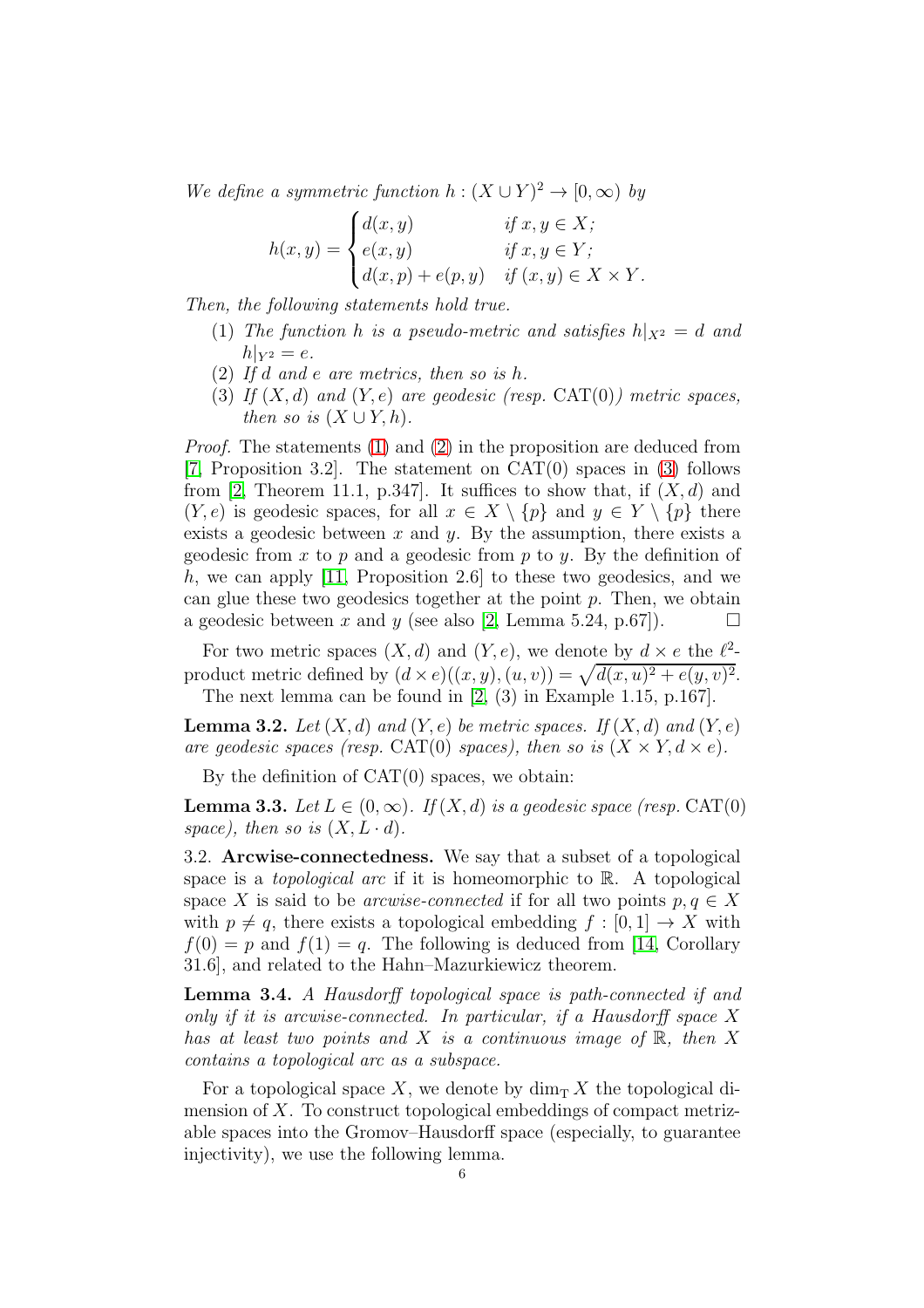<span id="page-6-0"></span>**Lemma 3.5.** Let  $X$  and  $Y$  be Hausdorff topological spaces possessing no isolated points. Then any topological arc in the product space  $X \times Y$ has no interior points.

Proof. For the sake of contradiction, we suppose that there exists a subset V of  $X \times Y$  which is a topological arc with non-empty interiors. Since every point of  $\mathbb R$  has a neighborhood system consisting of open intervals, by extracting an open subset if necessary, we may assume that V is open in  $X \times Y$ .

Take a point  $(p, q) \in V$ . Then, there exists open subsets A, B of X, Y, respectively, with  $p \in A$  and  $q \in B$  and  $A \times B \subset V$ . Since V is a topological arc and open in  $X \times Y$ , there exists an open subset W of  $X\times Y$  such that W is a topological arc, and  $(p, q) \in W$ , and  $W \subset A \times B$ . Since X and Y have no isolated points, and since the projections  $\pi_X$ and  $\pi_Y$  are open maps, the sets  $\pi_X(W)$  and  $\pi_Y(W)$  contain at least two points. Thus, by Lemma [3.4,](#page-5-3) they contain topological arcs. By this observation, and by  $\dim_{\mathcal{T}} \mathbb{R}^2 = 2$ , we have  $2 \leq \dim_{\mathcal{T}} (\pi_X(W) \times \pi_Y(W))$ . By this inequality and  $\pi_X(W) \times \pi_Y(W) \subset A \times B$ , we have  $2 \le \dim_{\mathbb{T}} V$ .<br>This contradicts  $\dim_{\mathbb{T}} V = \dim_{\mathbb{T}} \mathbb{R} = 1$ . This contradicts dim<sub>T</sub>  $V = \dim_{\text{T}} \mathbb{R} = 1$ .

3.3. **Topological embeddings.** For every  $n \in \mathbb{Z}_{\geq 1}$ , we denote by  $\hat{n}$ the set  $\{1, \ldots, n\}$ . In what follows, we consider that the set  $\hat{n}$  is always equipped with the discrete topology.

The next proposition is an analogue of [\[9,](#page-11-1) Proposition 4.4]. Unlike the proof of [\[9,](#page-11-1) Proposition 4.4], we now use a construction of metrics on product spaces.

<span id="page-6-1"></span>**Proposition 3.6.** Let S be any one of C, P, G, and Z. Let  $n \in \mathbb{Z}_{\geq 1}$ and  $m \in \mathbb{Z}_{\geq 2}$ . Let H be a compact metrizable spaces, and  $\{v_i\}_{i=1}^{n+1}$  be  $n+1$  many different points in H. Put  $H^{\times} = H \setminus \{v_i \mid i = 1, \ldots, n+1\}.$ Let  $\{(X_i, d_i)\}_{i=1}^{n+1}$  be a sequence of compact metric spaces in S satisfying that  $\mathcal{GH}((X_i,d_i), (X_j,d_j)) > 0$  for all distinct i, j. Then there exists a continuous map  $F: H \times \hat{m} \to \mathcal{S}$  such that

- (1) for all  $i \in \widehat{n+1}$  and  $j \in \widehat{m}$  we have  $F(v_i, j) = (X_i, d_i);$ <br>(2) for all  $(s_i)$   $(t, i) \in H^{\times} \times \widehat{m}$  with  $(s_i) \neq (t, i)$
- (2) for all  $(s, i), (t, j) \in H^{\times} \times \hat{m}$  with  $(s, i) \neq (t, j)$ , we have  $F(s, i) \neq F(t, j).$

*Proof.* Since the case where  $n = 1$  and either  $X_1$  or  $X_2$  is the one-point metric space follows from cases of  $n > 1$ , we may assume that  $n > 1$ , or  $n = 1$  and both  $X_1$  and  $X_2$  contain at least two points.

We denote by  $\Lambda(H,m)$  the quotient space of  $H \times \hat{m}$  in a such a way that for each  $i \in \widehat{n+1}$  we identify m many points  $\{(v_i, j) | j \in \widehat{m}\}\$ as a single point. Since  $\Lambda(H,m)$  is compact and metrizable, there exists a topological embedding  $\rho : \Lambda(H,m) \to \mathbf{C}$  (this is the Urysohn Metrization Theorem, see [\[10\]](#page-11-10)). Let  $\pi_{H,m}: H \times \hat{m} \to \Lambda(H,m)$  be the canonical projection. Since every metrizable space is perfectly normal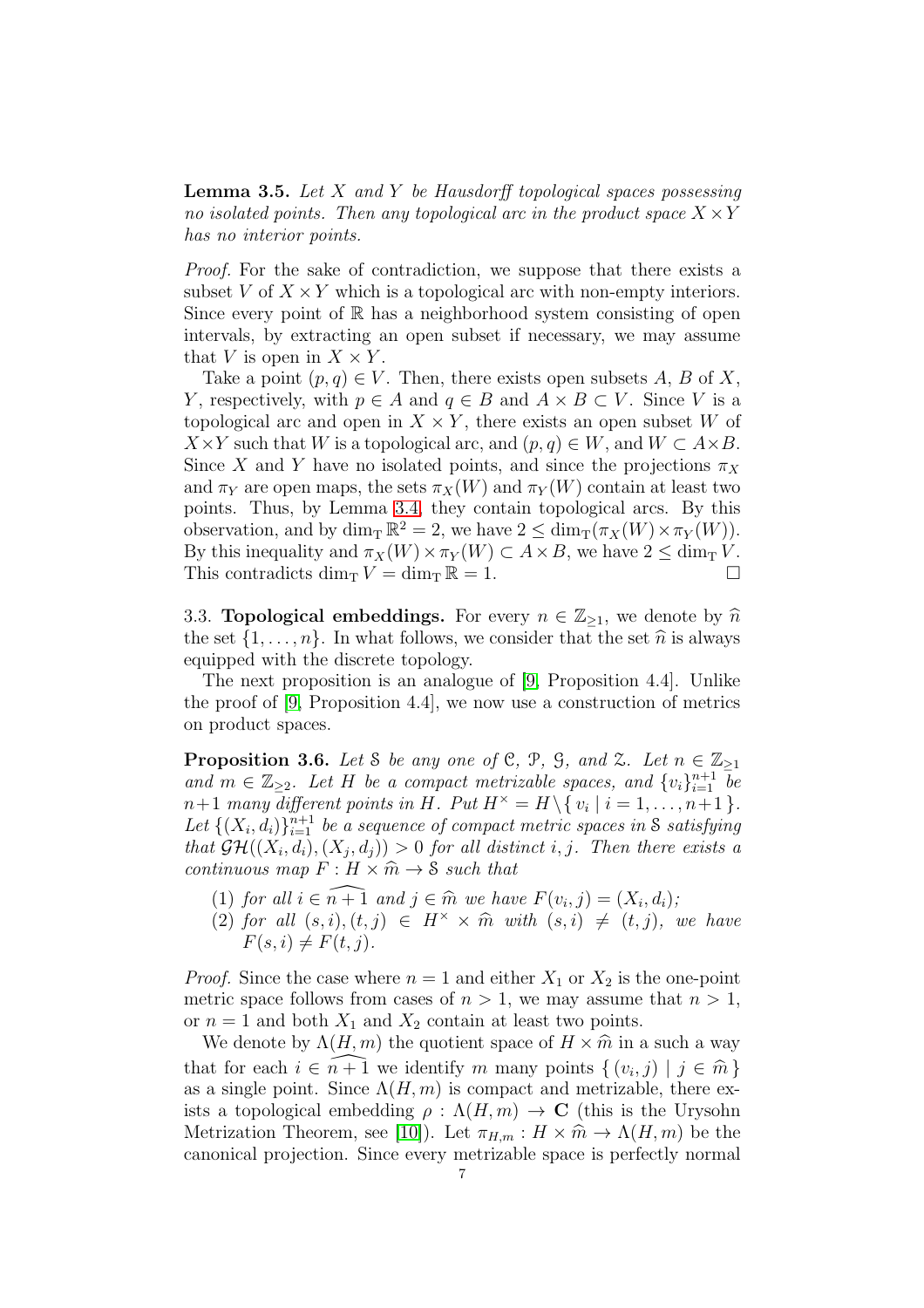(see [\[13,](#page-11-3) Proposition 4.18]), for each  $i \in \widehat{n+1}$ , there exists a continuous function  $\zeta_i : H \to [0,1]$  such that  $\zeta_i^{-1}$  $i^{-1}(0) = \{ v_j \mid j \neq i \}$  and  $\zeta_i^{-1}$  $i^{-1}(1) = \{v_i\}$ , and there exists a continuous function  $\xi : H \to [0, 1]$ with  $\xi^{-1}(0) = \{v_i \mid i = 1, \ldots, n+1\}$ . We define  $P = \prod_{i=1}^{n+1} X_i$ . For each  $s \in H$ , we define a pseudo-metric  $E_s$  on P by

$$
E_s(x,y) = \sqrt{\sum_{i=1}^{n+1} (\zeta_i(s) \cdot d_i(x_i, y_i))^2}.
$$

Note that  $E_s$  is a metric if and only if  $s \in H^{\times}$ , and note that if  $s \in H^{\times}$ , the metric  $E_s$  generates the product topology on  $P = \prod_{i=1}^{n+1} X_i$ . Since each  $X_i$  is compact, the map  $W : H \to \mathrm{PMet}(P)$  defined by  $W(s) = E_s$  is continuous. By the fact that the connectedness and path-connectedness are invariant under the topological product, and by Lemmas [3.2](#page-5-4) and [3.3,](#page-5-5) if  $s \in H^{\times}$ , the metric space  $(P, E_s)$  is in S. Take  $p \in P$ . We identify p with  $1_0 \in \Upsilon$ , and we consider  $P \cap \Upsilon = \{p\}$ . We put  $Z = P \cup \Upsilon$ . For each  $(s, k) \in H \times \hat{m}$ , we define a symmetric function  $D_{s,k}$  on  $Z \times Z$  by

$$
D_{s,k}(x,y) = \begin{cases} E_s(x,y) & \text{if } x, y \in P; \\ \xi(s)R[\rho \circ \pi_{H,m}(s,k)](x,y) & \text{if } x, y \in \Upsilon; \\ E_s(x,p) + \xi(s)R[\rho \circ \pi_{H,m}(s,k)](p,y) & \text{if } (x,y) \in P \times \Upsilon. \end{cases}
$$

Proposition [3.1](#page-4-1) implies that  $D_{s,k}$  is a pseudo-metric on Z for all  $(s, k) \in H \times \hat{m}$ . We see that  $D_{s,k}$  is a metric if and only if  $s \in H^{\times}$ . We also see that for all  $i \in \widehat{n+1}$  and  $k \in \widehat{m}$ , the quotient metric space  $(Z_{/D_{v_i,k}}, [D_{v_i,k}])$  is isometric to  $(X_i, d_i)$ . Note that if  $s \neq v_i$  for any  $i \in \widehat{n+1}$ , the quotient metric space  $(Z_{/D_{s,k}}, [D_{s,k}])$  is isometric to  $(Z, D_{s,k})$ . By Proposition [3.1,](#page-4-1) we have  $(Z, D_{s,k}) \in \mathcal{S}$  for all  $(s, k) \in$  $H^{\times} \times \hat{m}$ . We define  $F : H \times \hat{m} \to \mathcal{S}$  by

$$
F(s,k) = \begin{cases} (X_i, d_i) & \text{if } s = v_i \text{ for some } i \in \widehat{n+1}; \\ (Z, D_{s,k}) & \text{otherwise.} \end{cases}
$$

Then the condition (1) is satisfied. Since the map  $W : H \to \mathrm{PMet}(P)$ is continuous, by the definition of  $D_{s,k}$ , and by Proposition [2.3,](#page-4-2) the map  $J : H \times \hat{m} \to \mathrm{PMet}(Z)$  defined by  $J(s, k) = D_{s,k}$  is continuous. Therefore, by Proposition [2.1,](#page-3-0) the map  $F$  is continuous.

Next we prove the condition (2). For a metric space  $(S, h)$ , we denote by  $\mathcal{A}(S, h)$  the closure of the set of all points possessing neighborhood systems consisting of topological arcs. Note that if metric spaces  $(S, h)$  and  $(S', h')$  are isometric to each other, then so are  $\mathcal{A}(S, h)$  and  $\mathcal{A}(S',h')$ . From the assumption that  $n>1$ , or  $n=1$  and both  $X_1$  and  $X_2$  contain at least two points, it follows that P can be represented as the product of two connected spaces possessing at least two points.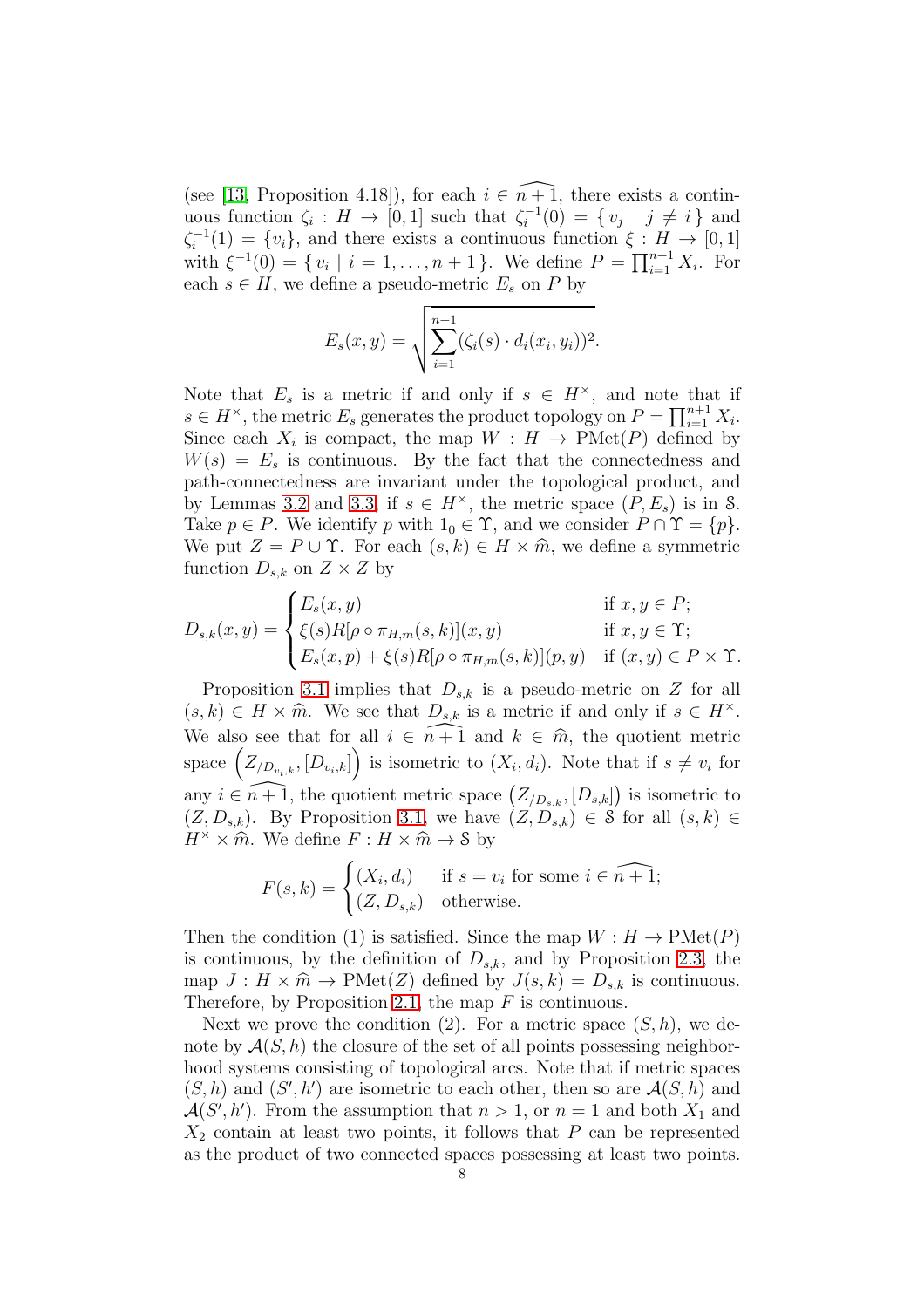By this observation and by Lemma [3.5,](#page-6-0) we have  $\mathcal{A}(P, E_s) = \emptyset$  for all  $s \in H^{\times}$ . Since all points in  $\Upsilon \setminus \{0_0\} \cup \{1_i \mid i \in \mathbb{Z}_{\geq 0}\}$  have a neighborhood systems consisting of topological arcs, we have  $\mathcal{A}(\Upsilon, R[\mathbf{a}]) = \Upsilon$ for all  $\mathbf{a} \in \mathbf{C}$ . Thus, by the definition of  $D_{s,k}$ , we have  $\mathcal{A}(Z, D_{s,k}) =$  $\Upsilon$  for all  $(s, k) \in H^{\times} \times \hat{m}$ . This implies that the metric subspace  $\mathcal{A}(Z, D_{s,k})$  of  $(Z, D_{s,k})$  is isometric to  $(\Upsilon, \xi(s) \cdot R[\rho \circ \pi_{H,m}(s,k)])$  for all  $(s, k) \in H^{\times} \times \hat{m}$ . Since A is isometrically invariant, and since  $\pi_{H,m}$  is injective on  $H^{\times} \times \hat{m}$ , Proposition [2.2](#page-4-3) implies that the condition (2) is satisfied. This finishes the proof satisfied. This finishes the proof.

The proof of Theorem [1.1](#page-1-0) is similar to [\[9,](#page-11-1) Theorem 1.3].

*Proof of Theorem [1.1.](#page-1-0)* Let  $\{(X_i, d_i)\}_{i=1}^{n+1}$  be a sequence of metric spaces in S such that  $\mathcal{GH}((X_i,d_i),(X_j,d_j)) > 0$  for all distinct  $i, j$ . Put  $m =$  $n + 2$ . Let  $F : H \times \hat{m} \to \mathcal{S}$  be a map stated in Proposition [3.6.](#page-6-1) For all  $i \in \widehat{n+1}$  and  $j \in \widehat{m}$ , we define  $S(i, j) = \{ s \in H^{\times} \mid F(s, j) = (X_i, d_i) \}.$ By the conditions (1) and (2) in Proposition [3.6,](#page-6-1) for all  $i \in \overline{n+1}$  the set  $\bigcup_{j=1}^m S(i,j)$  is empty or a singleton. Thus, the number of pairs  $(i, j) \in \widehat{n+1} \times \widehat{m}$  such that  $Card(S(i, j)) > 0$  is at most  $n+1$ . By  $m = n + 2$ , we obtain  $\widehat{m} \setminus \bigcup_{i=1}^{n+1} \{ j \in \widehat{m} \mid \text{Card}(S(i,j)) > 0 \} \neq \emptyset$ and we can take k from this set. Then  $\{(X_i, d_i) \mid i = 1, \ldots, n+1\} \cap$  $F(H^{\times} \times \{k\}) = \emptyset$ . Therefore, the function  $\Phi : H \to \mathcal{S}$  defined by  $\Phi(s) = F(s, k)$  is injective, and hence  $\Phi$  is a topological embedding since H is compact. This completes the proof.  $\Box$ 

#### 4. The pointed Gromov–Hausdorff space

<span id="page-8-0"></span>In this section, we prove Theorem [1.3.](#page-2-0) In what follows, for a metric space  $(X, d)$ , we put  $B_d(x, 0) = \{x\}$  and  $B_d(x, \infty) = X$ . We first define a rough isometry, which gives a way to estimate  $\mathcal{GH}^*$ .

Let  $(X, d, a)$  and  $(Y, e, b)$  be pointed metric spaces. Let  $R \in (0, \infty]$ and  $\epsilon \in (0,\infty)$  with  $R > \epsilon$ . A map  $f : B_d(a,R) \to Y$  (or  $f : X \to Y$ ) is said to be an  $(R, \epsilon)$ -rough isometry from  $(X, d, a)$  to  $(Y, e, b)$  if the following conditions are satisfied:

- (1)  $e(f(a), b) \leq \epsilon$ .
- (2)  $B_e(b, R \epsilon) \subset N_e(f(B_d(a, R)), \epsilon).$
- (3) for all  $x, y \in B_d(a, R)$ , we have  $|d(x, y) e(f(x), f(y))| \leq \epsilon$ .

Remark that our definition of a rough isometry is the same as the definition in [\[5\]](#page-11-6) except that our one is limited to balls and contains the parameter of radius R. The following is deduced from  $[5, \text{Lemma } 3.4]$ .

<span id="page-8-1"></span>**Lemma 4.1.** Let  $(X, d, a)$  and  $(Y, e, b)$  be pointed metric spaces. Let  $R \in (0, \infty]$  and  $\epsilon \in (0, \infty)$  with  $R > \epsilon$ . If there exists an  $(R, \epsilon)$ -rough isometry  $f : B_d(a, R) \to Y$  from  $(X, d, a)$  to  $(Y, e, b)$ , then we have

$$
\mathcal{GH}^*((X,d,a),(Y,e,b)) < \max\left\{2\epsilon,\frac{1}{R-\epsilon}\right\}.
$$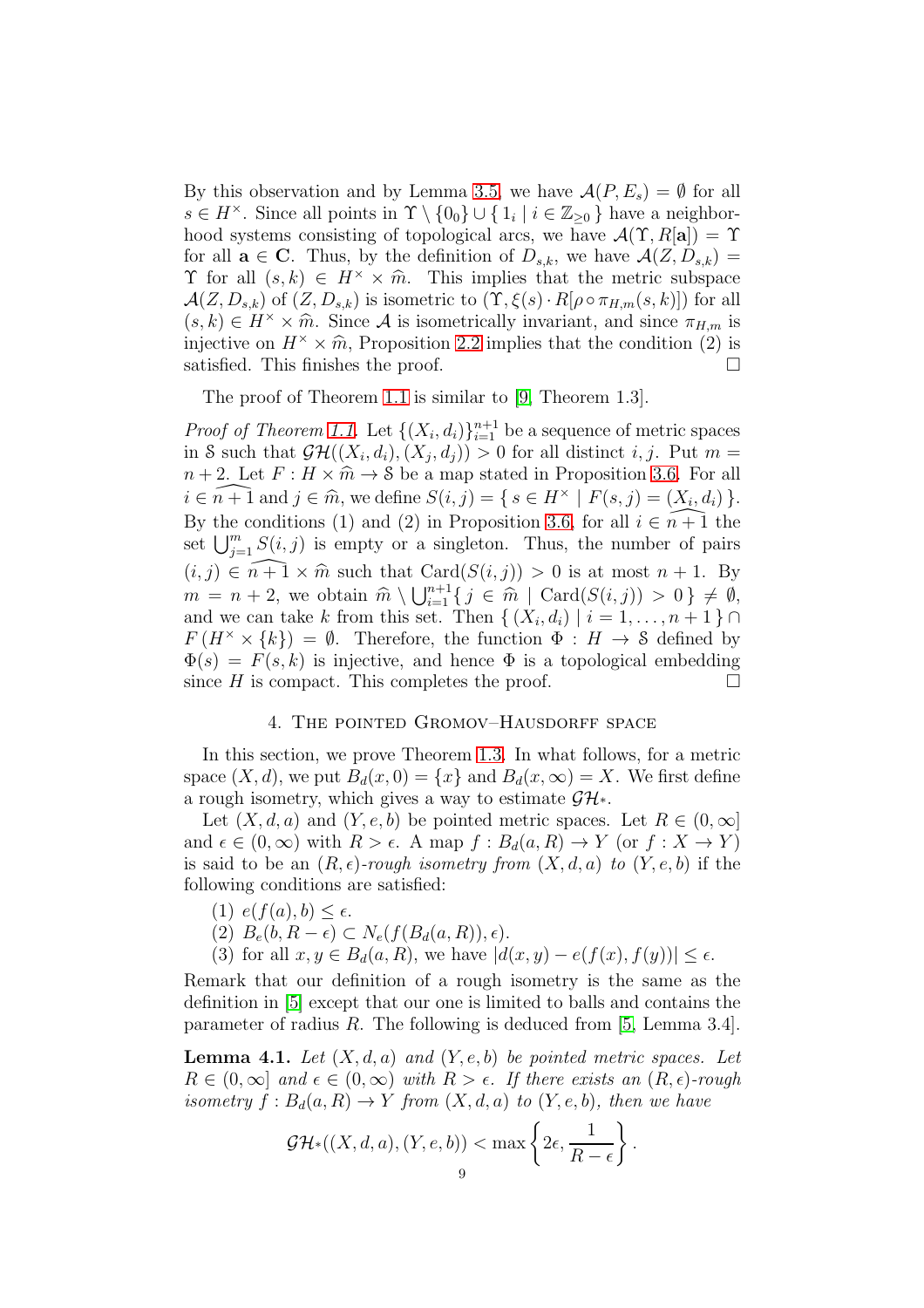The next proposition is an analogue of Proposition [3.6.](#page-6-1)

<span id="page-9-0"></span>**Proposition 4.2.** Let  $n \in \mathbb{Z}_{\geq 1}$  and  $m \in \mathbb{Z}_{\geq 2}$ . Let H be a compact metrizable space, and  $\{v_i\}_{i=1}^{n+1}$  be  $n+1$  different points in H. Put  $H^{\times}$  =  $H \setminus \{v_i \mid i = 1, \ldots, n+1\}$ . Let  $\{(X_i, d_i, a_i)\}_{i=1}^{n+1}$  be a sequence in  $\mathcal{PZ}$  satisfying that  $\mathcal{GH}^*((X_i, d_i, a_i), (X_j, d_j, a_j)) > 0$  for all distinct i, j. Then there exists a continuous map  $F: H \times \hat{m} \to \mathcal{P} \mathcal{Z}$  such that

- (1) for all  $i \in \widehat{n+1}$  and  $j \in \widehat{m}$  we have  $F(v_i, j) = (X_i, d_i, a_i);$ <br>(2) for all  $(s, j)$   $(t, j) \in H^{\times} \times \widehat{m}$  with  $(s, j) \neq (t, j)$  and
- (2) for all  $(s, i), (t, j) \in H^{\times} \times \hat{m}$  with  $(s, i) \neq (t, j)$ , we have  $F(s, i) \neq F(t, j).$

*Proof.* In what follows, we consider that the set  $[0, \infty]$  is equipped with the canonical topology homeomorphic to [0, 1]. Since every metrizable space is perfectly normal, and since  $[0, \infty]$  is homeomorphic to  $[0, 1]$ , for each  $i \in \widehat{n+1}$  we can take a continuous function  $\sigma_i : H \to [0, \infty]$ such that  $\sigma_i^{-1}$  $i^{-1}(0) = \{ v_j \mid j \neq i \}$  and  $\sigma_i^{-1}$  $i^{-1}(\infty) = \{v_i\}.$  Put  $P(s) =$  $\prod_{i=1}^{n+1} B_{d_i}(a_i, \sigma_i(s))$ , and  $p = (a_1, \ldots, a_{n+1}) \in P(s)$ . We define a metric  $E_s$  on  $P(s)$  by

$$
E_s(x, y) = \sqrt{\sum_{i=1}^{n+1} d_i(x_i, y_i)^2}.
$$

Note that  $(P(v_i), E_{v_i})$  is isometric to  $(X_i, d_i)$ . Since all closed balls of a CAT $(0)$  space are CAT $(0)$  (see [\[2,](#page-10-1) (3) in Proposition 1.4, p.160]), by Lemma [3.2,](#page-5-4) we have  $(P(s), E_s, p) \in \mathcal{P}Z$ . We define a map  $W : H \to$ PM by

$$
W(s) = \begin{cases} (X_i, d_i, a_i) & \text{if } s = v_i \text{ for some } i \in \widehat{n+1}; \\ (P(s), E_s, p) & \text{otherwise.} \end{cases}
$$

We now prove that the map  $W : H \to \mathcal{P}M$  is continuous. Take arbitrary  $s \in H$  and  $\epsilon \in (0, \infty)$ .

Case 1. ( $s \in H^{\times}$ ): For a sufficient small neighborhood V of s, we have  $\max_{i \in \{1,\dots,n+1\}} |\sigma_i(s) - \sigma_i(t)| \leq \epsilon$  for all  $t \in V$ . Since each  $(X_i, d_i)$ is a geodesic space, we have

$$
\mathcal{HD}(B_{d_i}(a_i,\sigma_i(s)),B_{d_i}(a_i,\sigma_i(t));X_i,d_i)\leq |\sigma_i(t)-\sigma_i(s)|.
$$

Thus, for each  $i \in \widehat{n+1}$  and for each  $y \in V$ , we can take an  $(\infty, \epsilon)$ rough isometry  $f_i$ :  $(B_{d_i}(a_i, \sigma_i(s)), d_i, a_i) \rightarrow (B_{d_i}(a_i, \sigma_i(t)), d_i, a_i)$ . We define a map  $g: P(s) \to P(t)$  by  $g(x) = (f_1(x_1), \ldots, f_{n+1}(x_{n+1}))$ . By the triangle inequality for the  $\ell^2$ -norm, for all  $x, y \in P(s)$ , we obtain

$$
|E_s(x, y) - E_t(g(x), g(y))| \le \left(\sum_{i=1}^{n+1} |d_i(x_i, y_i) - d_i(f_i(x_i), f_i(y_i))|^2\right)^{1/2}
$$
  
<  $\sqrt{n+1}\epsilon$ .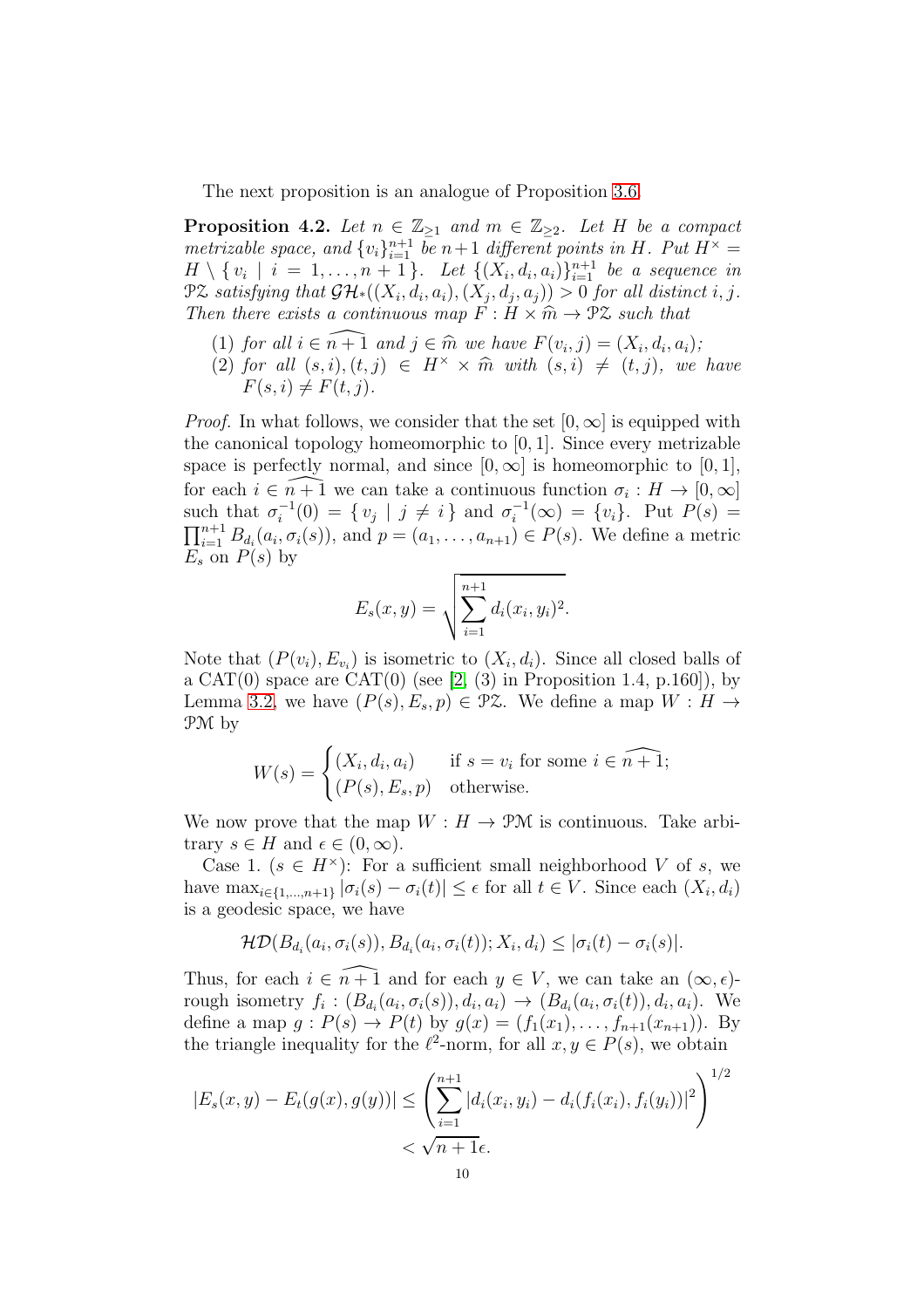Thus, g is an  $(\infty, \sqrt{n+1}\epsilon)$ -rough isometry. By Lemma [4.1,](#page-8-1) we have

$$
\mathcal{GH}^*((P(s), E_s, p), (P(t), E_t, p)) < 2\sqrt{n+1}\epsilon.
$$

Case 2.  $(s = v_i \text{ for some } i \in \widehat{n+1})$ : Put  $R = \epsilon^{-1} + \epsilon$ . For a sufficient small neighborhood V of  $s(= v_i)$ , we have  $R < \sigma_i(t)$  and  $\max_{i \neq i} \sigma_i(t) \leq \epsilon$  for all  $t \in V$ . Then, for all  $x, y \in P(t)$ , we have

$$
|E_t(x,y)-d_i(x_i,y_i)| \leq \left(\sum_{j\neq i} d_j(x_j,y_j)^2\right)^{1/2} \leq 2\sqrt{n}\epsilon.
$$

Thus, the *i*-th projection  $\pi_i : P(t) \to X_i$  is an  $(R, 2\sqrt{n}\epsilon)$ -rough isometry. By Lemma [4.1,](#page-8-1) we have

$$
\mathcal{GH}^*((X_i,d_i,a_i),(P(t),E_t,p))< 4\sqrt{n}\epsilon.
$$

This finishes the proof of the continuity of W.

We identify  $p \in P(s)$  with  $1_0 \in \Upsilon$ , and we consider  $P(s) \cap \Upsilon = \{p\}.$ We put  $Z = P(s) \cup \Upsilon$ . By the same way as Proposition [3.6,](#page-6-1) we define a metric  $D_{s,k}$  on Z. We also define  $F: H \times \hat{m} \to \mathcal{P} \mathcal{Z}$  by

$$
F(s,k) = \begin{cases} (X_i, d_i, a_i) & \text{if } s = v_i \text{ for some } i \in \widehat{n+1}; \\ (Z, D_{s,k}, p) & \text{otherwise.} \end{cases}
$$

By Proposition [2.3](#page-4-2) and the continuity of  $W$ , the map  $F$  is continuous and the condition (1) is satisfied.

By the same way as Proposition [3.6](#page-6-1) using the operator  $\mathcal{A}$ , the map satisfies the condition (2). This finishes the proof  $F$  satisfies the condition  $(2)$ . This finishes the proof.

Proof of Theorem [1.3.](#page-2-0) By the same method as the proof of Theorem [1.1,](#page-1-0) using Proposition [4.2](#page-9-0) instead of Proposition [3.6,](#page-6-1) we can prove Theorem [1.3.](#page-2-0)  $\Box$ 

*Remark* 4.1. Theorem [1.1](#page-1-0) (Proposition [3.6\)](#page-6-1) for the set  $\mathfrak{Z}$  can be proven by the same method of the proof of Theorem [1.3](#page-2-0) (Proposition [4.2\)](#page-9-0); however, this method can not be used for C, P, nor G since balls of a metric space in  $\mathcal{C}, \mathcal{P}, \text{or } \mathcal{G}$  do not necessarily belong to the same class that the ambient space is in. In the proof of Theorem [1.1](#page-1-0) (Proposition [3.6\)](#page-6-1) in this paper, we use a method by which we can deal with all C, P, G, and Z, simultaneously.

### **REFERENCES**

- <span id="page-10-2"></span>1. A. G. Askoy and T. Oikhberg, Some results on metric trees, Banach Center Pub. 91 (2010), 9–34.
- <span id="page-10-1"></span>2. M. R. Bridson and A. Haefliger, Metric spaces of non-positive curvature, Grundlehren der Mathematischen Wissenschaften [Fundamental Principles of Mathematical Sciences], vol. 319, Springer, Berlin, 1999.
- <span id="page-10-0"></span>3. D. Burago, Y. Burago, and S. Ivanov, A course in metric geometry, Graduate Studies in Mathematics, vol. 33, American Mathematical Society, Providence, RI, 2001.